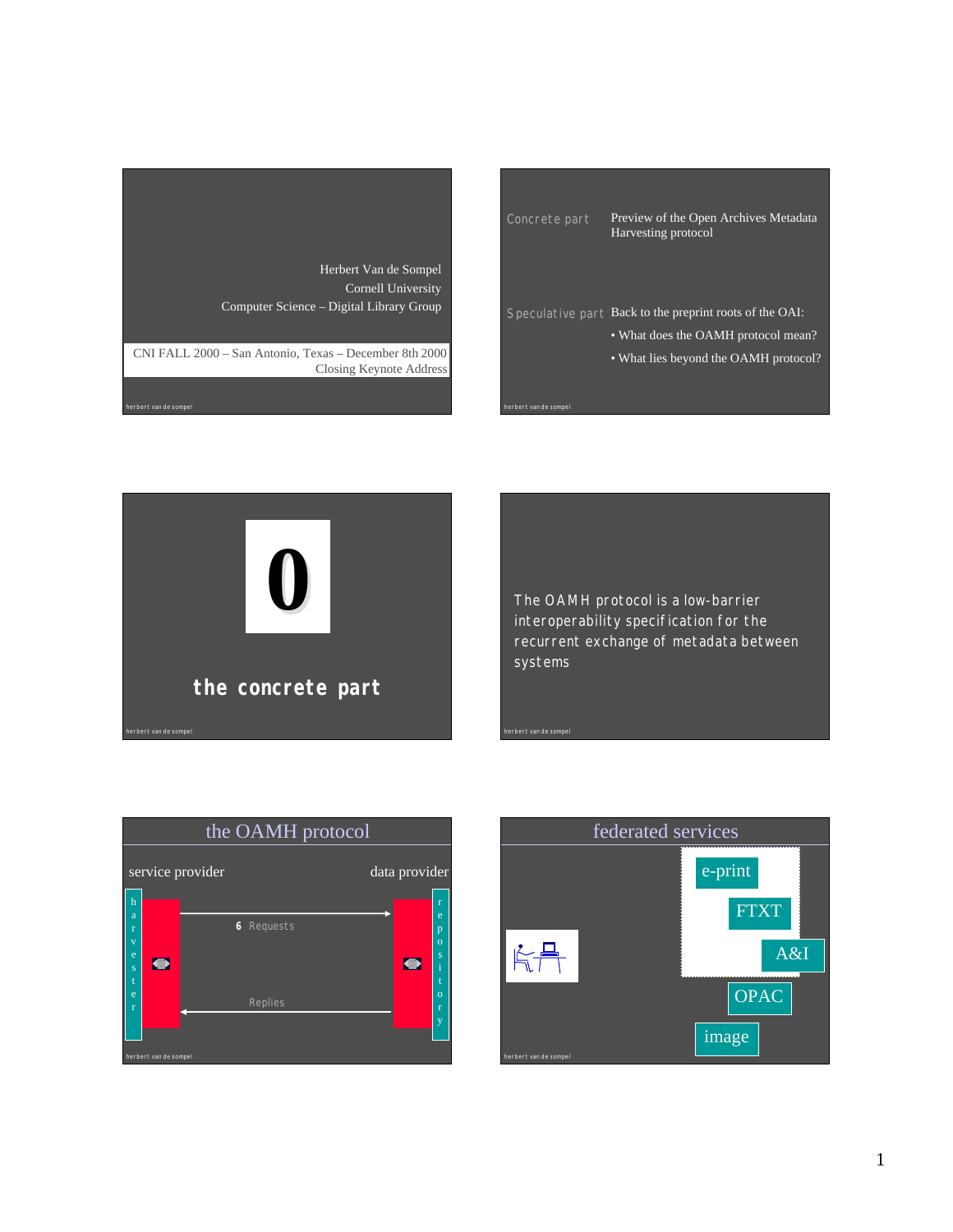



| Core concepts in OAMH                             |                                                                 |  |
|---------------------------------------------------|-----------------------------------------------------------------|--|
| • low-barrier interoperability                    |                                                                 |  |
| • data-provider & service-provider model          |                                                                 |  |
| • metadata harvesting model                       | <b>OAMH</b> protocol<br><b>HTTP</b> based<br>Reply • XML Schema |  |
| • shared metadata format and parallel, community- | • Self contained                                                |  |
| specific metadata formats                         | <b>Dublin Core</b>                                              |  |
| • acceptable use                                  | Community specific                                              |  |
| herbert van de sompel                             |                                                                 |  |





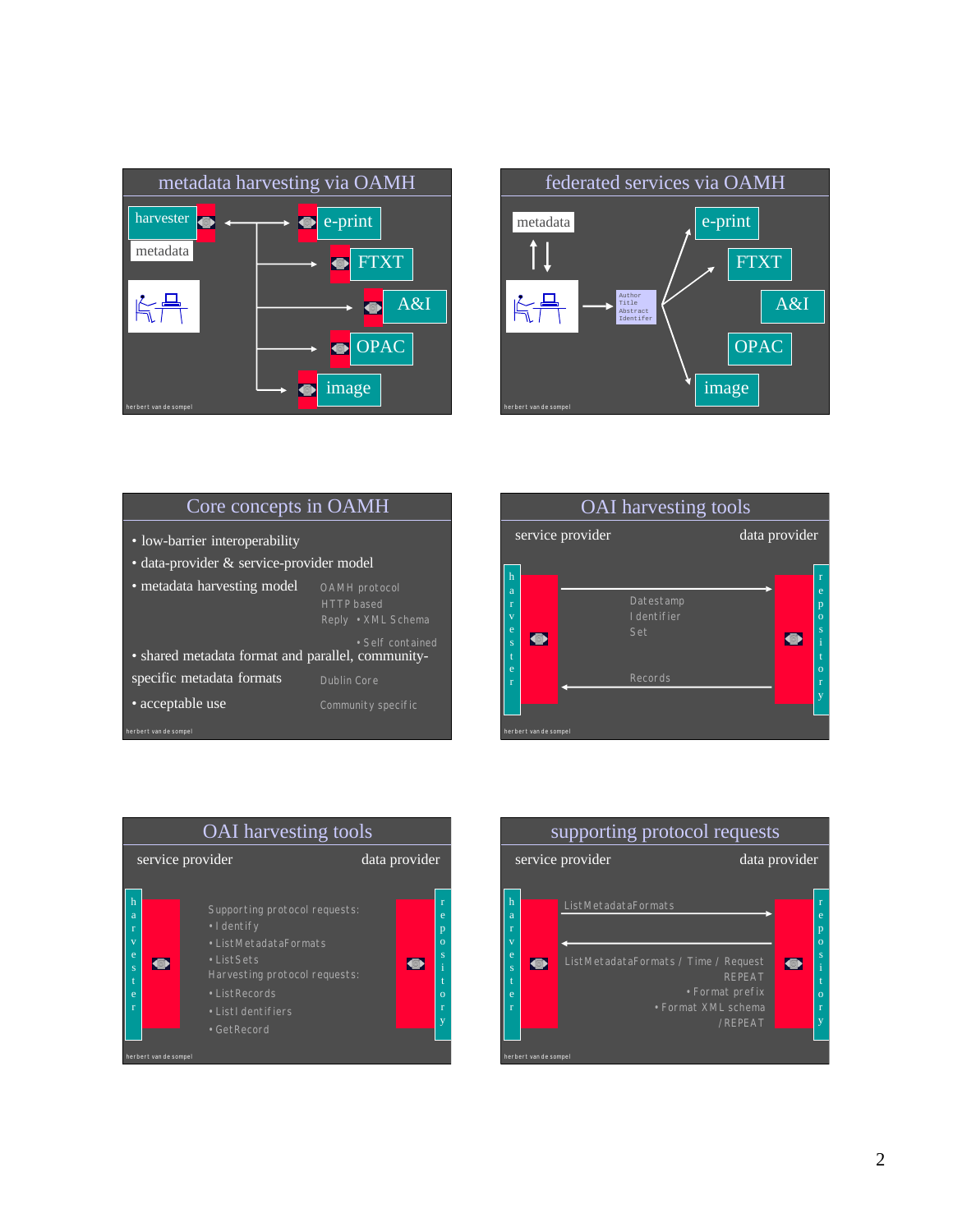| harvesting requests                               |                                                                                                                                                                                                 |                                                                 |
|---------------------------------------------------|-------------------------------------------------------------------------------------------------------------------------------------------------------------------------------------------------|-----------------------------------------------------------------|
| service provider                                  | $*$ from=a<br>* until=b                                                                                                                                                                         | data provider                                                   |
| h<br>a<br>r<br>v<br>e<br>$\bullet$<br>Ś<br>e<br>r | * set=klm<br>in a the water and a water and the water<br><b>CONTRACTOR</b><br><b>District Co</b><br>ListRecords / Time / Request<br><b>REPEAT</b><br>• I dentifier<br>• Datestamp<br>• Metadata | r<br>e<br>p<br>$\Omega$<br>Š<br>$\bullet$<br>$\Omega$<br>r<br>v |
| herbert van de sompel                             | /REPEAT                                                                                                                                                                                         |                                                                 |

Applications of the OAMH protocol?

- federated services [S&R, SDI, alerting, linking, ...]
- database synchronization
- harvesting the deep Web
- 

herbert van de sompel

herbert van de sompel



OAI roots: advance interoperability of preprints as a means to promote their global acceptance

• What does the OAMH protocol mean in the preprint context?

• Are there any steps to be taken beyond the OAMH protocol in the preprint context?

What follows:

herbert van de sompel

- Scholarly communication systems
- The paper and PDF implementation
- The attractiveness of preprints
- An interoperable, decomposed scholarly
- communication system built around preprints?

| Market of scholarly communication {Roosendaal & Geurts} |                               |
|---------------------------------------------------------|-------------------------------|
| registration                                            | claiming a new finding        |
| certification                                           | certifying the claim          |
| awareness                                               | ensure information throughput |
| archiving                                               | preserving the heritage       |
|                                                         |                               |
|                                                         |                               |
|                                                         |                               |
| herbert van de sompel                                   |                               |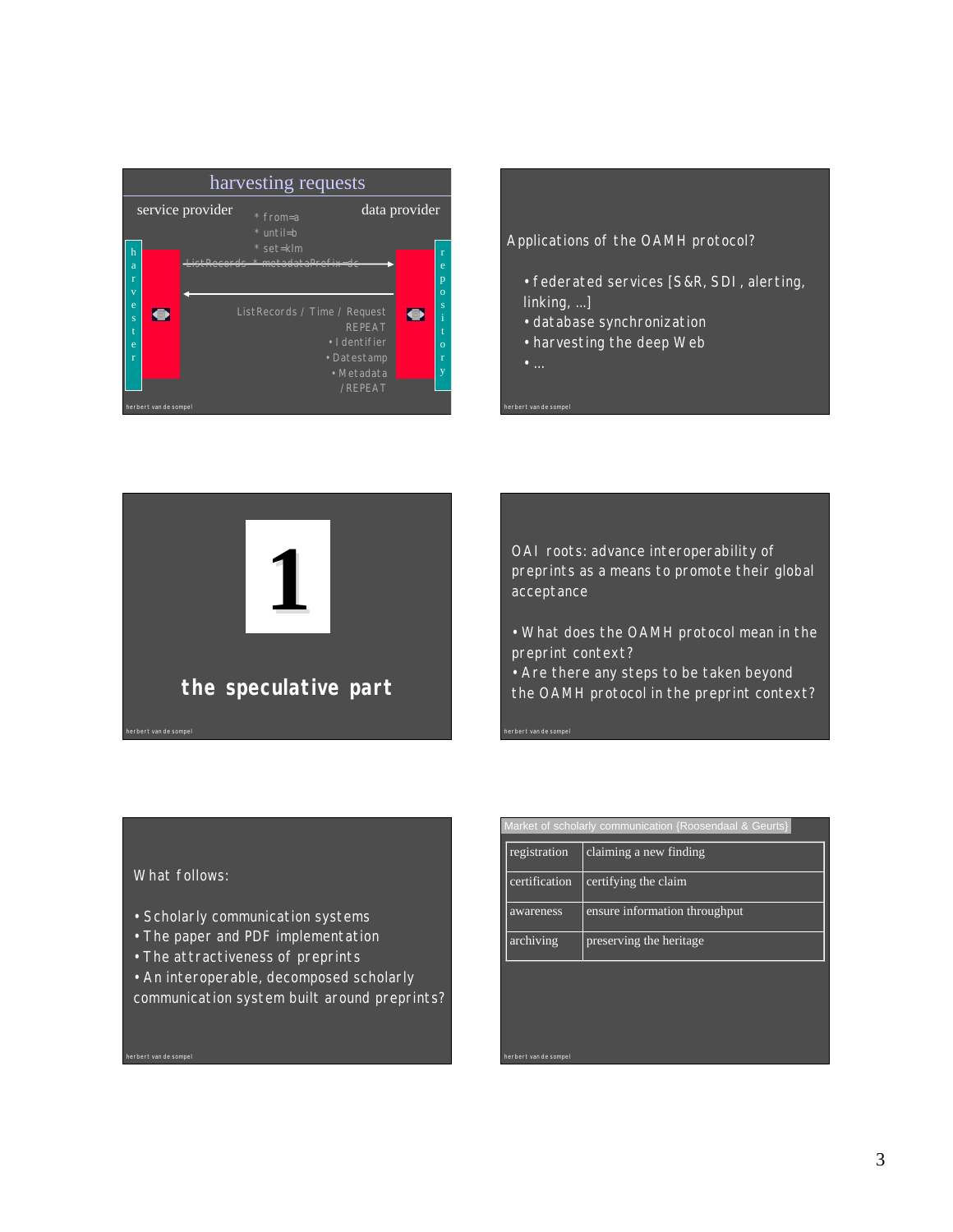| Market of scholarly communication {Roosendaal & Geurts} |                                       |  |
|---------------------------------------------------------|---------------------------------------|--|
| registration                                            | claiming a new finding                |  |
| certification                                           | certifying the claim                  |  |
| awareness                                               | ensure information throughput         |  |
| archiving                                               | preserving the heritage               |  |
|                                                         |                                       |  |
| rewarding                                               | evaluating & rewarding performance    |  |
| accessibility                                           | <i>availibility and searchability</i> |  |
| herbert van de sompel                                   |                                       |  |

| The paper version {the journal system} |                                                                                                      |
|----------------------------------------|------------------------------------------------------------------------------------------------------|
| registration                           | publisher                                                                                            |
| certification                          | publisher                                                                                            |
| awareness                              | library [selection, service, support]                                                                |
| archiving                              | library                                                                                              |
| A                                      | D<br>$\mathbf{P}$<br>U<br>$\frac{I}{S}$<br>$\mathbb{R}$<br>$\overline{B}$<br>$\overline{\mathsf{B}}$ |
| herbert van de sompel                  |                                                                                                      |

| The PDF version {the journal system}    |                                                                                                        |
|-----------------------------------------|--------------------------------------------------------------------------------------------------------|
| registration                            | publisher                                                                                              |
| certification                           | publisher                                                                                              |
| awareness                               | publisher, distributor, library                                                                        |
| archiving                               |                                                                                                        |
| $\overline{A}$<br>herbert van de sompel | $\overline{P}$<br>D<br>Ι.<br>$\overline{\mathrm{R}}$<br>S<br>$\overline{B}$<br>$\overline{\mathsf{B}}$ |

| {the journal system}  |           |
|-----------------------|-----------|
| registration          | publisher |
| certification         | publisher |
| awareness             |           |
| archiving             |           |
|                       |           |
| rewarding             |           |
| accessibility         |           |
| herbert van de sompel |           |

| {the journal system}  |                                   |
|-----------------------|-----------------------------------|
| registration          | publisher                         |
| certification         | publisher                         |
| awareness             |                                   |
| archiving             |                                   |
|                       |                                   |
| rewarding             |                                   |
| accessibility         | low availibility [serials crisis] |
| herbert van de sompel |                                   |

| {the journal system}  |                                   |
|-----------------------|-----------------------------------|
| registration          | publisher                         |
| certification         | publisher                         |
| awareness             |                                   |
| archiving             |                                   |
|                       |                                   |
| rewarding             | citation databases                |
| accessibility         | low availibility [serials crisis] |
| herbert van de sompel |                                   |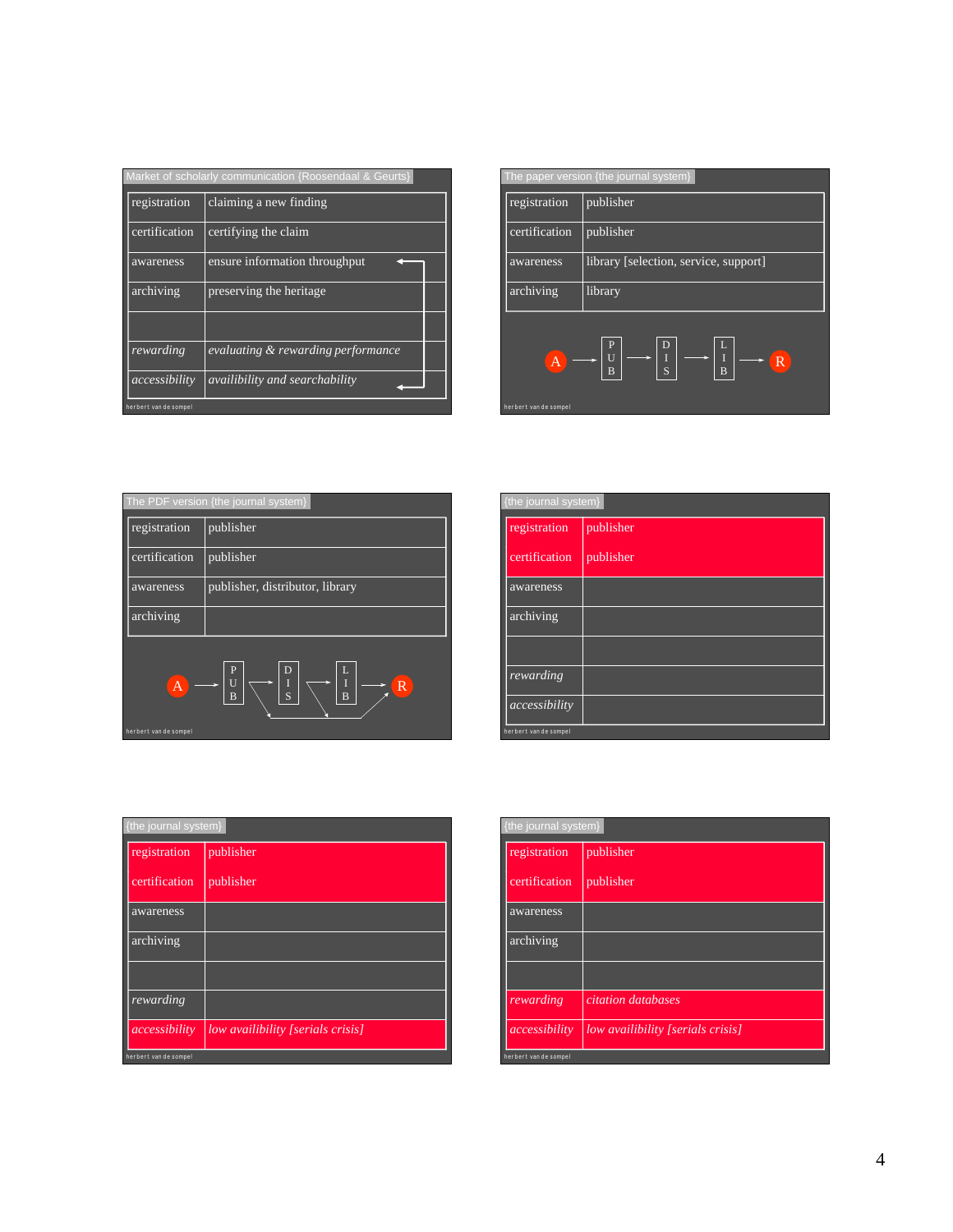| {the journal system}  |                                   |
|-----------------------|-----------------------------------|
| registration          | publisher                         |
| certification         | publisher                         |
| awareness             | publisher, distributor, library   |
| archiving             |                                   |
|                       |                                   |
| rewarding             | citation databases                |
| accessibility         | low availibility [serials crisis] |
| herbert van de sompel |                                   |

| {the journal system}  |                                   |
|-----------------------|-----------------------------------|
| registration          | publisher                         |
| certification         | publisher                         |
| awareness             | publisher, distributor, library   |
| archiving             | 222                               |
|                       |                                   |
| rewarding             | citation databases                |
| accessibility         | low availibility [serials crisis] |
| herbert van de sompel |                                   |

It is -- at least -- legitimate to reflect on the possibility of a digital system for scholarly communication that is not merely a scanned copy of the paper system.

In order to free our minds: let's forget about who has been doing what and how in the existing system.

herbert van de sompel

|                       | A preprint in a digital scholarly communication system |
|-----------------------|--------------------------------------------------------|
| registration          | yes                                                    |
| certification         | no                                                     |
| awareness             | yes                                                    |
| archiving             | no                                                     |
|                       |                                                        |
| rewarding             | n <sub>O</sub>                                         |
| accessibility         | high availibility                                      |
| herbert van de sompel |                                                        |

| A preprint in a digital scholarly communication system |                   |
|--------------------------------------------------------|-------------------|
| registration                                           | yes               |
| certification                                          | n <sub>O</sub>    |
| awareness                                              | yes               |
| archiving                                              | no                |
|                                                        |                   |
| rewarding                                              | n <sub>O</sub>    |
| accessibility                                          | high availibility |
| herbert van de sompel                                  |                   |

Registration via preprints suggests the feasibility of a decomposed system for scholarly communication.

herbert van de sompel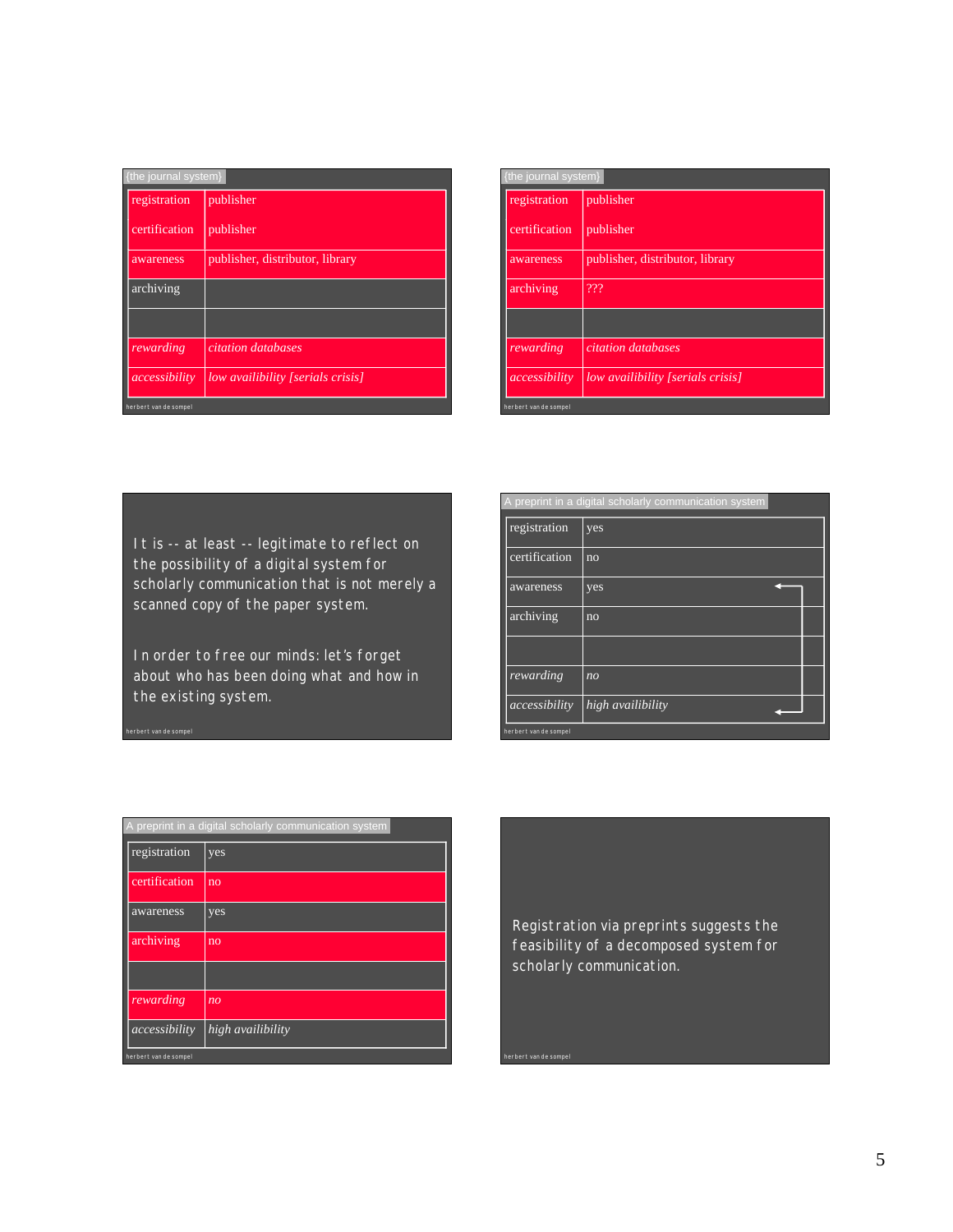

Communication via preprints suggests the possibility of preprints being the starting point of a new value chain in which the raw material -- the non-certified preprint -- is in open access.

herbert van de sompel

## The Innovator's Dilemma {Christensen}

- sustaining versus disruptive technologies;
- disruptive technologies:

herbert van de sompel

- somehow perform worse than established ones
- not accepted by core customer base • but: convenient, cheap, …
- disruptive technologies can create

competition in an existing value network by creating a new one first.

herbert van de sompel => preprints as a disruptive technology





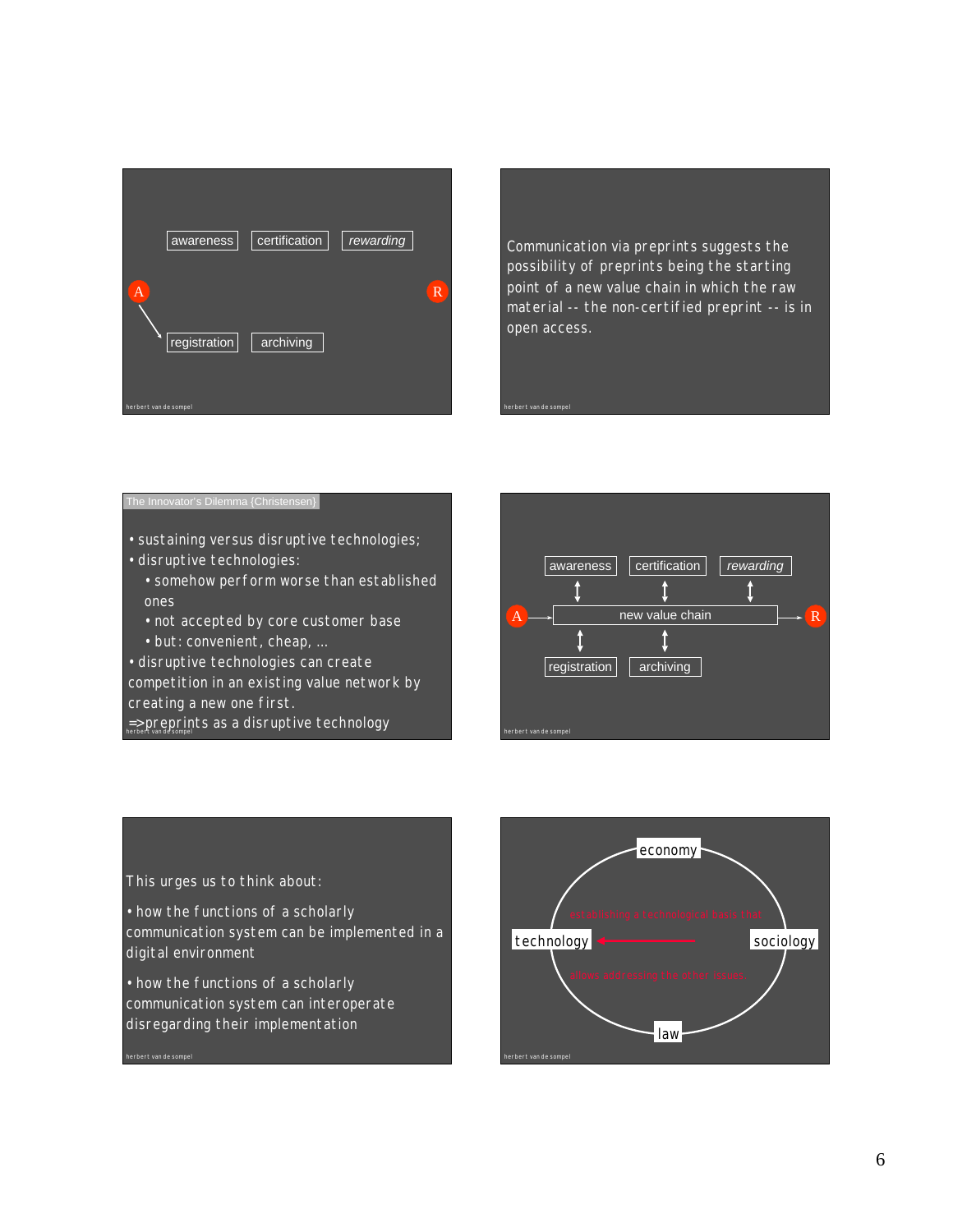









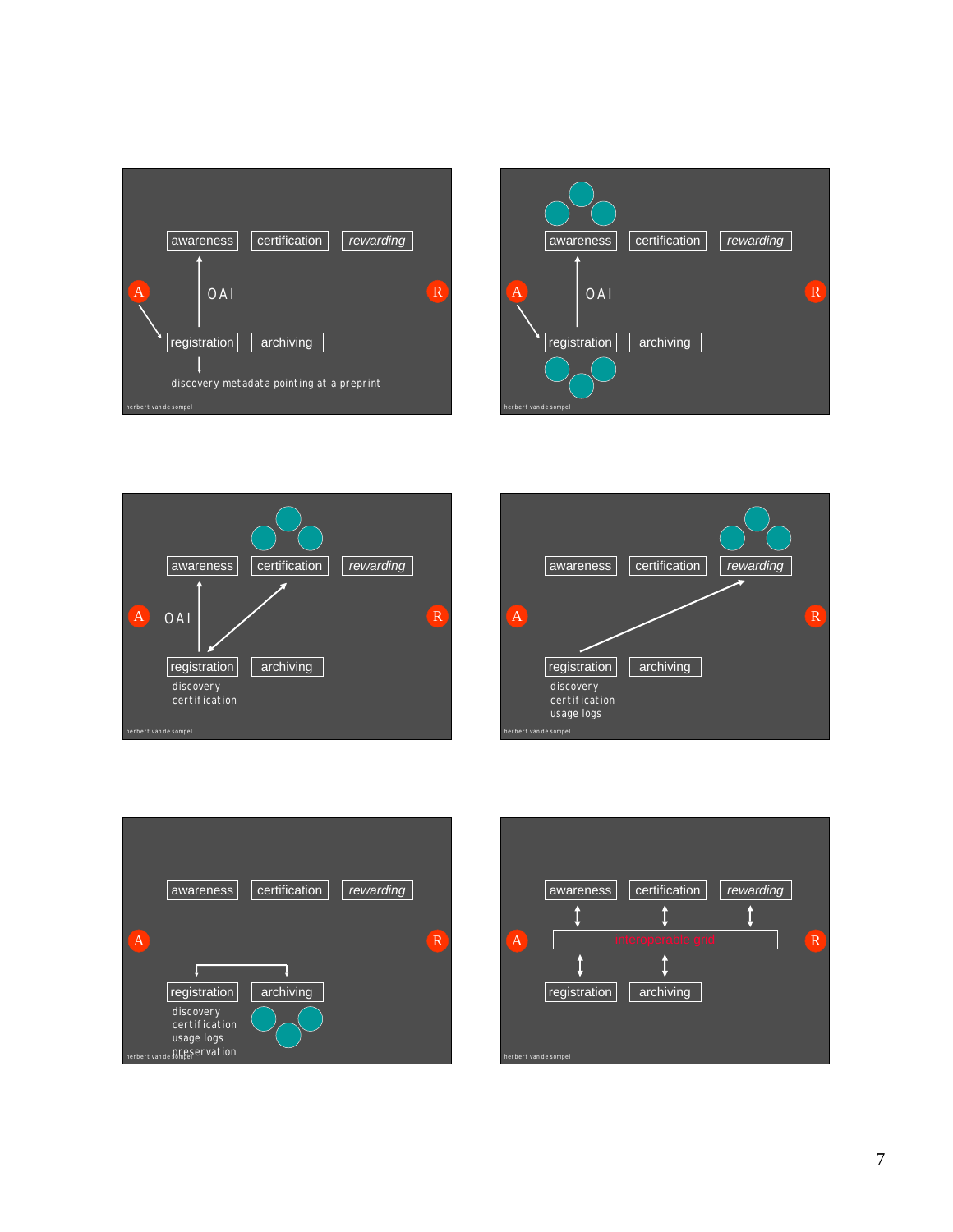



herbert van de sompel

herbert van de sompel

herbert van de sompel

Within the existing system, Libraries are trying hard to optimize the output of a system with far from optimal input.

herbert van de sompel

herbert van de sompel

It has become increasingly difficult for Libraries to fullfill their fundamental role of safeguarding equity of access.

In the PDF version of the information chain, Libraries are aggregating the aggregators.

That is a lot of aggregating for a digital world.

At the core of the problems that Libraries are facing is the total dependancy on information held upstream in the information chain.